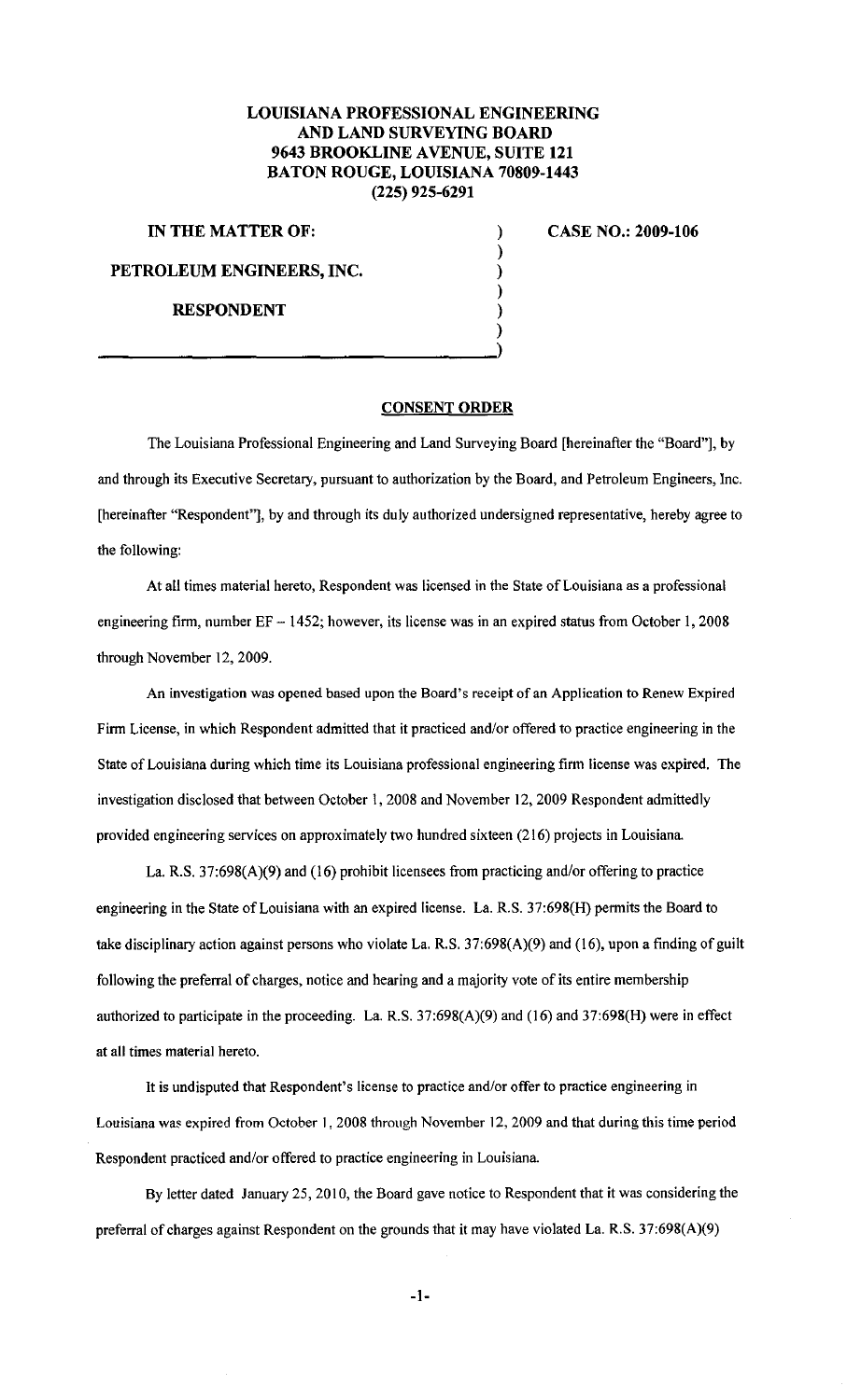and {16), relative to practicing and/or offering to practice engineering in the State of Louisiana with an expired license.

Wishing to dispense with the need for further disciplinary action and to conclude the instant proceeding without further delay and expense, for the purpose of this proceeding only, Respondent and the Board do hereby enter into this Consent Order, in which Respondent of its own free will consents to the issuance of a Consent Order by the Board, wherein Respondent agrees to (a) pay a fine of two thousand (\$2,000.00) dollars, (b) pay administrative costs of four hundred thirty-four and 05/100 (\$434.05) dollars, (c) have its supervising professional successfully complete the Board's online Louisiana Laws and Rules Examination and (d) the publishing of this Consent Order on the Board's website and a summary of this matter in the Board's official journal, the Louisiana Engineer and Surveyor Journal, and the reporting of this matter to the National Council of Examiners for Engineering and Surveying (NCEES), identifying Respondent by name.

Respondent admits to violations of the referenced statutes and/or rules regarding the practicing of and/or offering to practice engineering in the State of Louisiana with an expired license. Respondent acknowledges awareness of said laws and/or rules and states that it will comply with all applicable laws and rules henceforth. Respondent has been advised of its right to be represented by counsel before the Board and/or to appear at any hearing personally or by counsel and present witnesses and evidence in its own behalf, and it hereby waives this right and its right to appeal; and it states affirmatively that it has been afforded all administrative remedies due it under the law.

Therefore, in consideration of the foregoing and by signing this Consent Order, Respondent does hereby waive its right to a hearing before the Board, to the presenting of evidence and witnesses in its behalf, to Findings of Fact and Conclusions of Law in this case, and to judicial review of this Consent Order.

Respondent hereby represents (a) that it fully understands the meaning and intent of this Consent Order, including but not limited to its final and binding effect, (b) that it has voluntarily entered into this Consent Order and that no other promise or agreement of any kind has been made to or with it by any person whatsoever to cause the execution of this instrument and (c) that the sanctions set forth in this Consent Order do not prevent the Board from taking further disciplinary or enforcement action against Respondent on matters not specifically addressed in this Consent Order.

WHEREFORE, the Louisiana Professional Engineering and Land Surveying Board and Respondent agree that:

I. Respondent shall pay a fine of two thousand (\$2,000.00) dollars, which shall be tendered to the Board by certified check payable to the Board, due upon the signing of this Consent Order; and

-2-